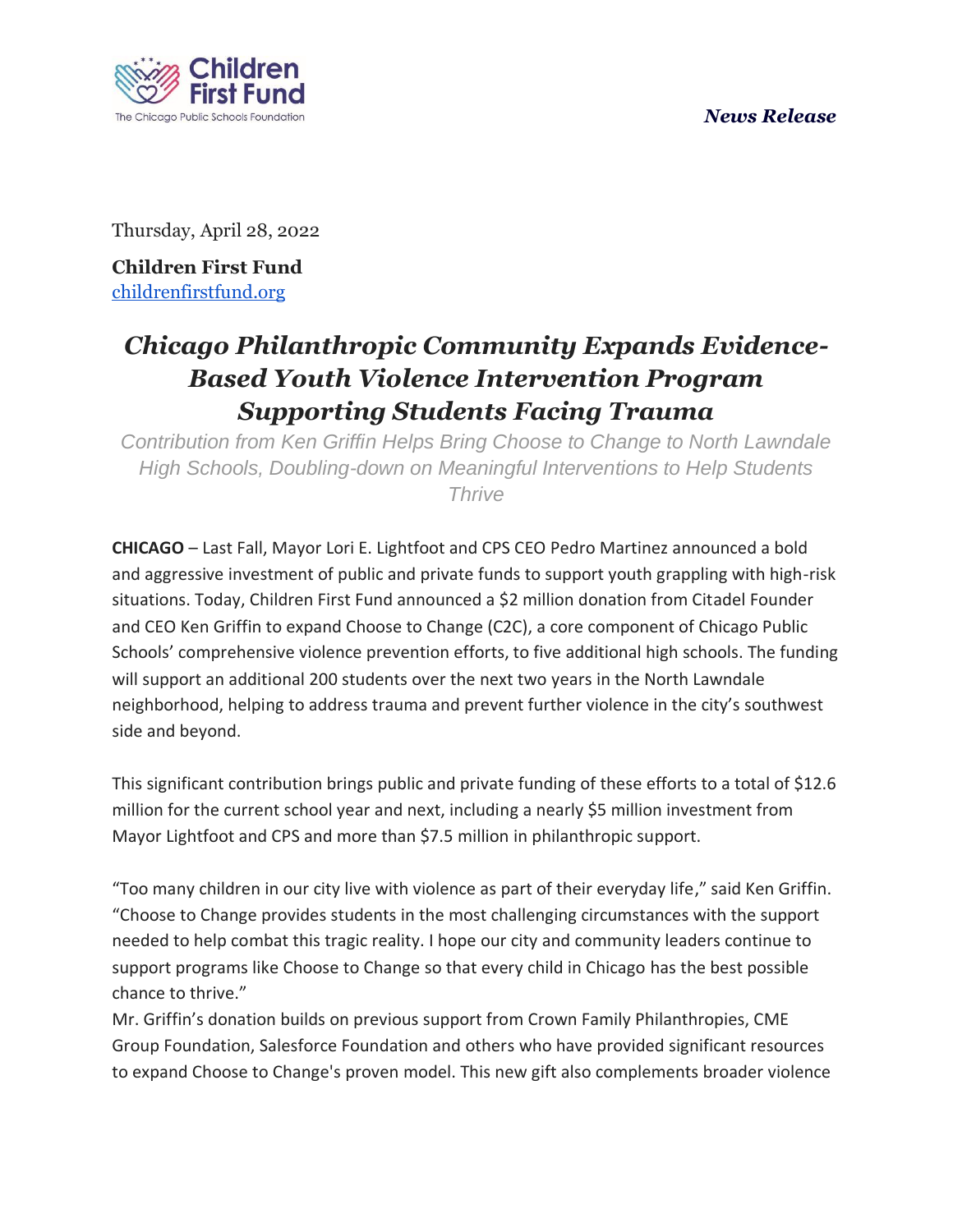

## *News Release*

reduction work underway in North Lawndale, focused on adults at elevated risk of violence involvement, with support from Crown Family Philanthropies and other local donors.

Now in its sixth year, C2C helps to reduce the impact of trauma on Chicago's youth who have experienced high levels of violence through intensive youth and family support, and weekly behavioral health sessions. The program currently serves 1,000 students and is part of the District's commitment to ensure all students have access to safe environments at school and in their communities. Participants are students who may struggle to consistently attend school, have had some involvement with the justice system, and have been exposed to violence and trauma.

"Addressing multiple childhood traumas requires professional skills, time, dedication - and resources," said CPS CEO Pedro Martinez. "The effort is well worth the investment as every child deserves the support to overcome adversity and realign their life's trajectory."

"We are so grateful for this commitment to our community and to Chicago's children, and inspired by what collective support can make possible for CPS students," says Sadie Stockdale Jefferson, Executive Director of Children First Fund, the Chicago Public Schools Foundation.

Earlier this school year, CPS and the City of Chicago expanded their partnership with C2C program providers, Youth Advocate Programs, Inc. (YAP) and Children's Home & Aid, training four additional community-based organizations to implement a new, hyperlocal version of the Choose to Change program.

Carmen, a CPS 2021 graduate, is among those who benefitted from Choose to Change. As a junior in high school, Carmen was skipping school and failing most of her classes. Her guidance counselor referred her to C2C and she was paired with Nicole Alleyne, a Choose to Change YAP Advocate who met with both Carmen and her mom to start their journey.

"I remember my first day at Choose to Change. There was a meeting during lunch with kids who were already in the program. It was a great vibe - different," Carmen recalls. "It didn't take long for me to know this was something for me."

The weekly group sessions led by a Children's Home & Aid clinical therapist help students understand their responses to situations, moderate their reactions, and improve their decisionmaking skills. The trauma-informed sessions, coupled with the support from her Advocate, gave Carmen the foundation she needed.